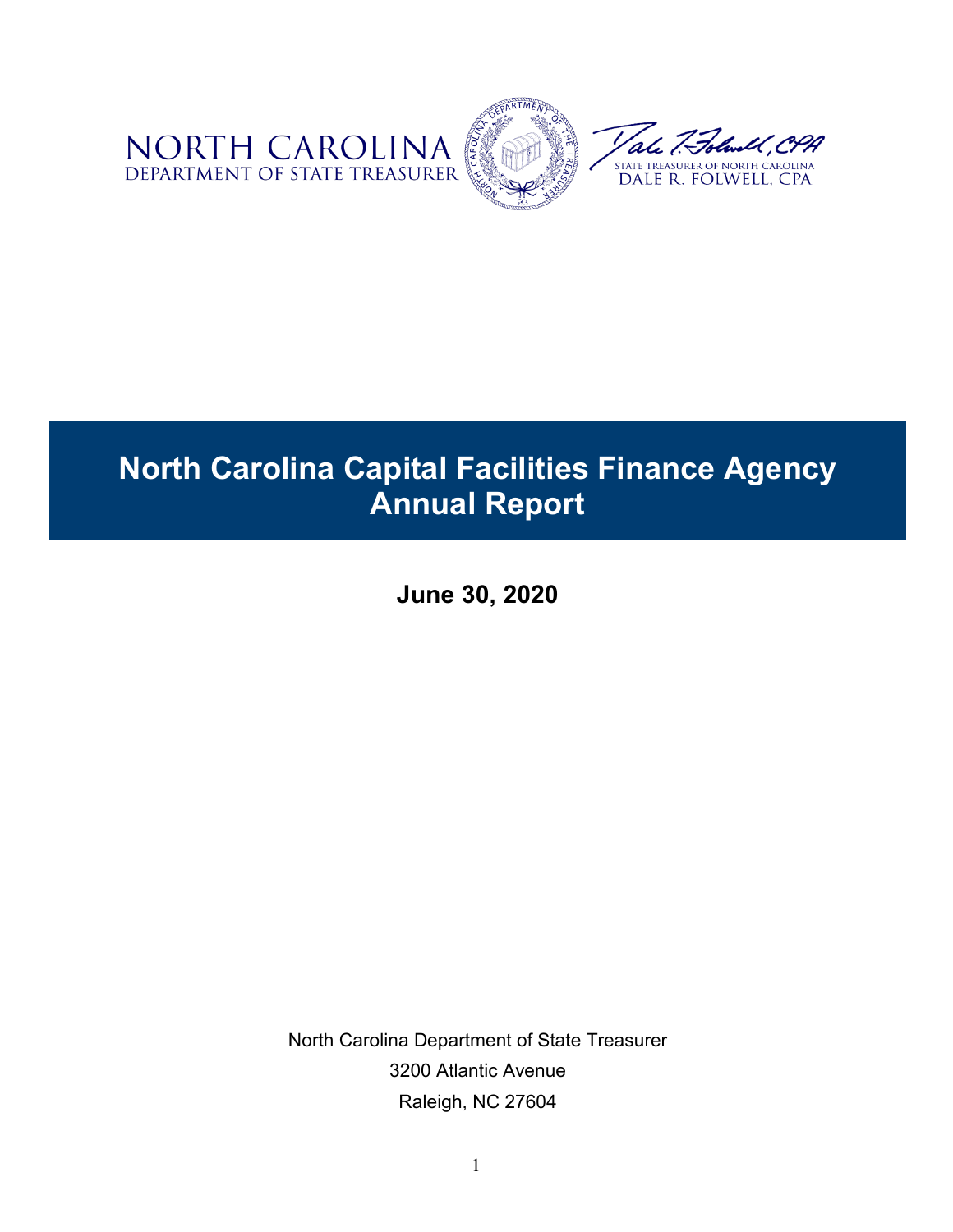## **North Carolina Capital Facilities Finance Agency**

#### **Annual Report June 30, 2020**

The North Carolina Capital Facilities Finance Agency (NCCFFA or Agency) was created in 1986 to provide the benefits of tax-exempt financing to nonprofit private institutions of higher education in the State of North Carolina. It was originally named the North Carolina Educational Facilities Finance Agency. The act that created the NCCFFA was amended in the 1998 session of the General Assembly (Session Law 1998-124) to broaden its powers to permit financing facilities of kindergarten, elementary and secondary nonprofit private schools. This act was then amended again in the 1999-2000 session of the General Assembly (Senate Bill 1472) to change to the present name and to allow the Agency to finance additional types of capital projects with public purposes. Since 2000, subsequent amendments by the General Assembly have authorized financings for various other nonprofit entities within specified parameters. A state legislative change enacted in 2009 authorized the Agency to issue Recovery Zone Facility Bonds in accordance with the enactment of the federal American Recovery and Reinvestment Act of 2009 for projects within locally declared recovery zones that promote economic development and increased employment. The legislative authority to issue Recovery Zone Facility Bonds expired on December 31, 2010.

The NCCFFA is governed by a Board of Directors composed of seven members. Two of the members are the State Treasurer and the State Auditor, each of whom serve ex-officio. The remaining members are residents of the state who do not hold public office and are appointed in the following manner:

- The General Assembly on the recommendation of the President Pro Tempore of the Senate appoints one director
- The General Assembly on the recommendation of the Speaker of the House appoints one director
- The Governor appoints three directors
- The Chairman and Vice Chairman of the Board of Directors are designated by the Governor

The NCCFFA is staffed by the State and Local Government Finance Division of the Department of State Treasurer. The operations of the NCCFFA are combined with and inseparable from those of the Department of State Treasurer and are subject to reviews and audit by the North Carolina State Auditor's Office.

The Local Government Commission is composed of a nine-member board of directors chaired by the State Treasurer. Since the early 1930s, the LGC has assisted counties and cities in the areas of debt and fiscal management. In addition to approving bonds of the NCCFFA, the LGC approves almost all North Carolina local government debt.

During the fiscal year ended June 30, 2020, the NCCFFA approved approximately \$15 million in bonds for one institution. A list of all the approvals is attached as Schedule A.

Since its creation in 1986, the NCCFFA has issued approximately \$9.27 billion in tax-exempt capital financings. As of June 30, 2020, approximately \$2.3 billion in these bonds were outstanding. Schedule B lists transactions corresponding to those outstanding bonds. There have been no defaults on any NCCFFA financings. Each issue is payable solely from revenues derived from each entity financed, is separately secured, and is separate and independent from all other series of bonds as to source of payment and security.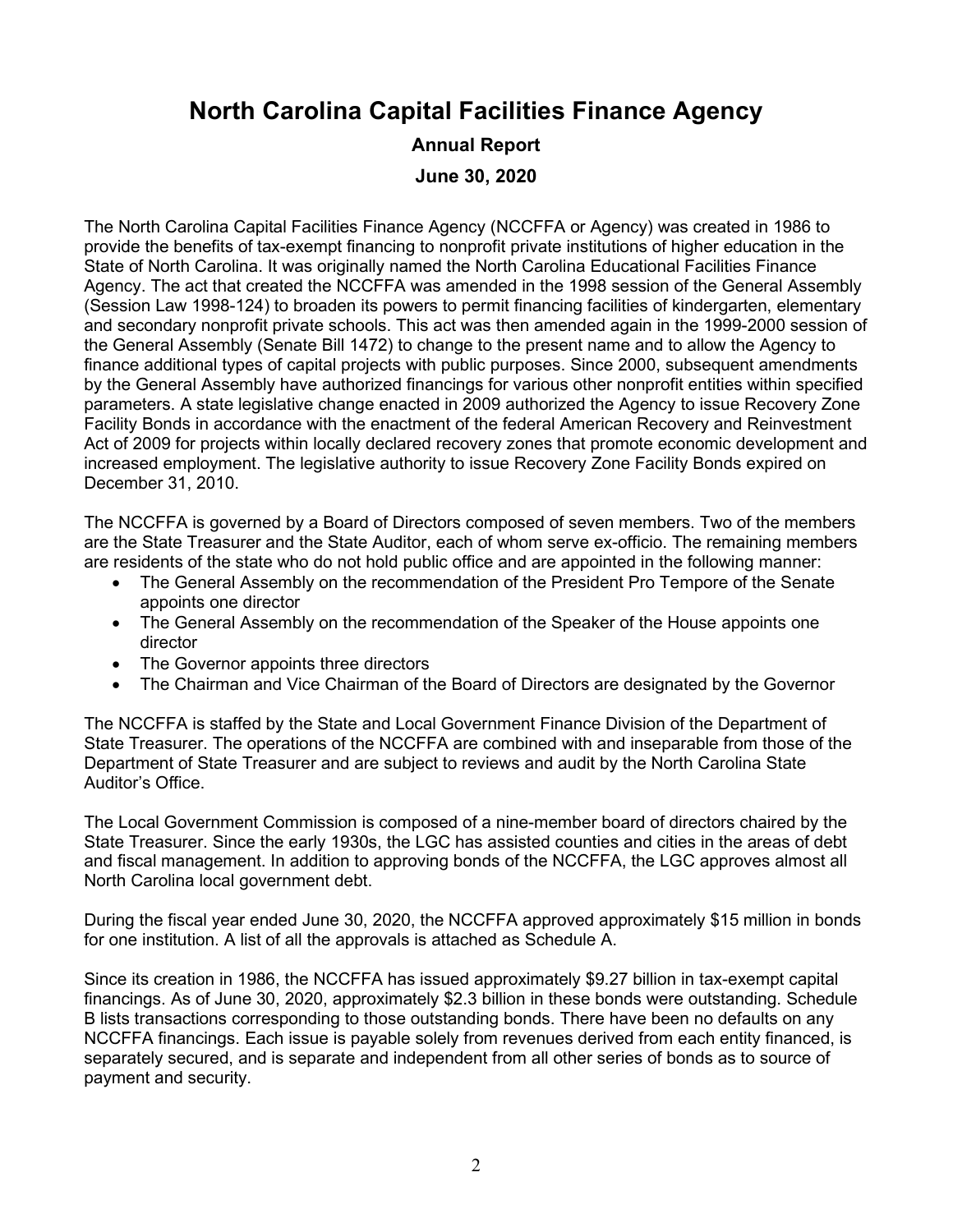## **Schedule A**

### **North Carolina Capital Facilities Finance Agency Transactions Approved for Fiscal Year 2019-20**

| <b>Issuer</b>                        |    | <b>Amount</b> | <b>Purpose</b>                        | <b>Issue Date</b> |
|--------------------------------------|----|---------------|---------------------------------------|-------------------|
| The NCCU Real Estate Foundation, NC. |    | 14,955,000    | Refinance                             | Sept. 10, 2019    |
| <b>Elon University</b>               |    | 17,555,000    | <b>Rate Conversion</b>                | NA.               |
| <b>Elon University</b>               | \$ | 52,095,000    | Rate Adjustment                       | <b>NA</b>         |
| <b>Elon University</b>               | \$ | 16,575,000    | Rate Adjustment                       | <b>NA</b>         |
| <b>Elon University</b>               | \$ | 23,550,000    | Rate Adjustment                       | <b>NA</b>         |
| Lenoir-Rhyne University              |    | 20,919,750    | Reissuance for Tax<br><b>Purposes</b> | NA                |
| TOTAL                                | \$ | 14,955,000    |                                       |                   |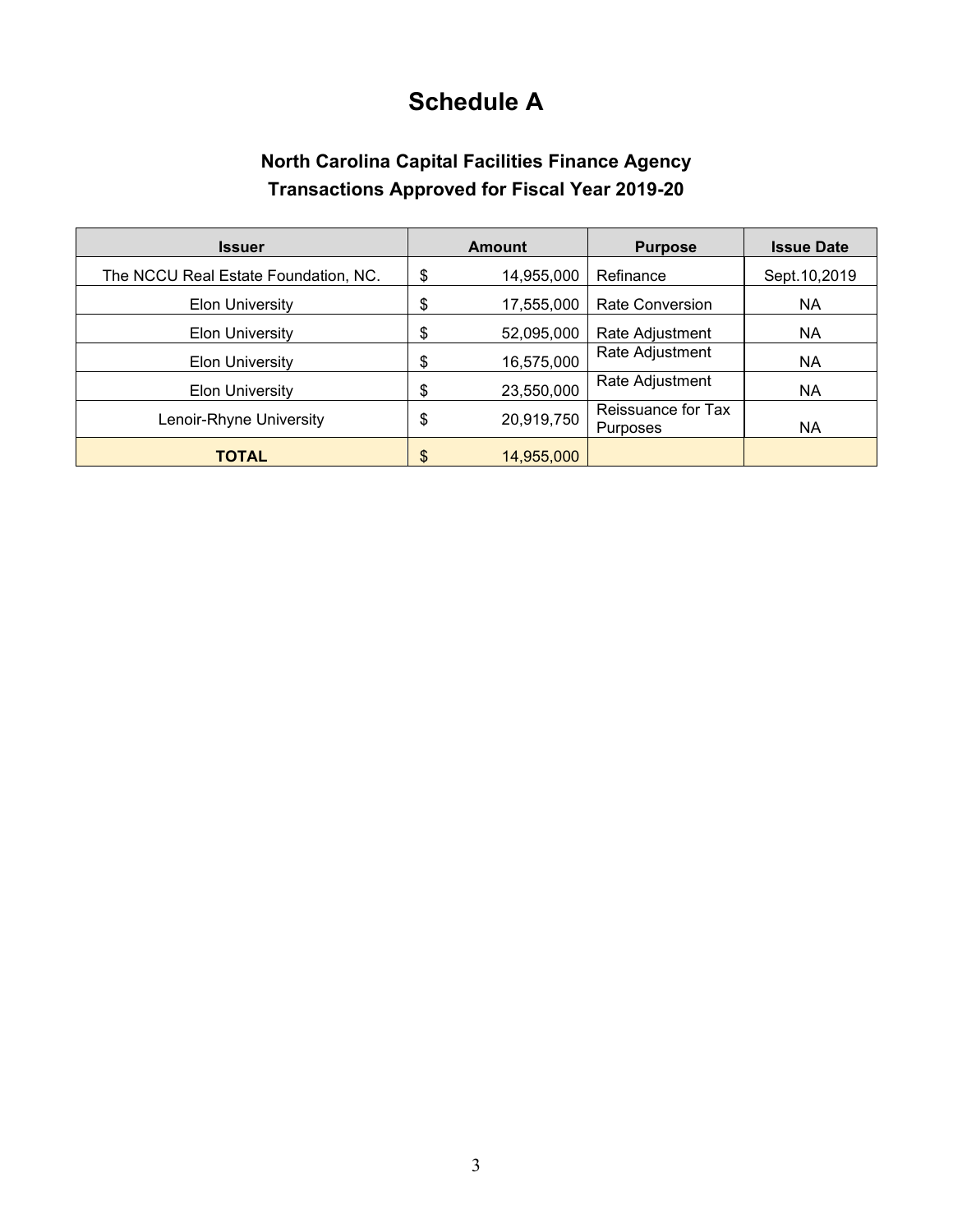## **Schedule B**

#### **North Carolina Capital Facilities Finance Agency Status of All Approved Transactions**

| <b>Borrower</b>                                       |    | <b>Original Issue</b> |                    |                                        |             |
|-------------------------------------------------------|----|-----------------------|--------------------|----------------------------------------|-------------|
|                                                       |    | <b>Amount</b>         | <b>Date</b>        | <b>Outstanding at</b><br>June 30, 2020 |             |
| Duke University-B                                     | \$ | 40,000,000            | May 3, 1991        | \$                                     | 16,000,000  |
| Duke University-A                                     | \$ | 35,240,000            | July 17, 1992      | \$                                     | 35,240,000  |
| Lees-McRae College                                    | \$ | 8,250,000             | April 16, 2003     | \$                                     | 2,570,000   |
| N.C. Aquarium Society                                 | \$ | 26,745,000            | January 22, 2004   | \$                                     | 10,390,000  |
| <b>NC A&amp;T University</b><br><b>Foundation LLC</b> | \$ | 21,000,000            | August 10, 2004    | \$                                     | 11,760,000  |
| Salem Academy & College                               | \$ | 15,000,000            | August 11, 2005    | \$                                     | 9,500,000   |
| Duke Energy (A & B)                                   | \$ | 150,000,000           | October 18, 2006   | \$                                     | 143,200,000 |
| Rocky Mount Preparatory School                        | \$ | 6,500,000             | September 20, 2007 | \$                                     | 4,000,000   |
| Duke Energy A & B                                     | \$ | 100,000,000           | April 18, 2008     | \$                                     | 100,000,000 |
| Metrolina Scholars' Academy                           | \$ | 4,050,000             | December 15, 2009  | \$                                     | 2,539,663   |
| Cape Fear Academy                                     | \$ | 8,335,000             | July 22, 2010      | \$                                     | 4,869,175   |
| Greensboro Day School                                 | \$ | 6,015,000             | August 26, 2010    | \$                                     | 2,567,500   |
| Republic Services, Inc.                               | \$ | 85,000,000            | November 30, 2010  | \$                                     | 70,000,000  |
| <b>High Point University</b>                          | \$ | 20,485,000            | July 7, 2011       | \$                                     | 15,125,000  |
| Davidson College                                      | \$ | 20,000,000            | February 28, 2012  | \$                                     | 18,525,000  |
| <b>High Point University</b>                          | \$ | 62,490,000            | July 11, 2012      | \$                                     | 41,075,000  |
| <b>Elon University</b>                                | \$ | 54,595,000            | July 18, 2012      | \$                                     | 49,835,000  |
| <b>Methodist University</b>                           | \$ | 16,875,000            | August 29, 2012    | \$                                     | 13,410,000  |
| Duke School                                           | \$ | 5,080,000             | October 23, 2012   | \$                                     | 3,130,000   |
| Salem Academy & College                               | \$ | 12,000,000            | March 13, 2013     | \$                                     | 9,031,738   |
| Socrates Academy                                      | \$ | 9,850,000             | March 19, 2013     | \$                                     | 7,461,999   |
| Republic Services, Inc.                               | \$ | 25,000,000            | June 18, 2013      | \$                                     | 25,000,000  |
| Johnson & Wales University                            | \$ | 42,523,472            | August 9, 2013     | \$                                     | 29,510,000  |
| Johnson & Wales University                            | \$ | 26,502,035            | March 11, 2014     | \$                                     | 15,459,520  |
| River Mill Academy                                    | \$ | 5,714,000             | June 10, 2014      | \$                                     | 2,928,300   |
| The Raleigh School                                    | \$ | 2,750,000             | June 12, 2014      | \$                                     | 1,833,992   |
| <b>Campbell University</b>                            | \$ | 58,576,250            | July 10, 2014      | \$                                     | 40,867,336  |
| <b>Duke University</b><br>(Commercial paper)          | \$ | 837,502,000           | July 16, 2014      | \$                                     | 60,162,000  |
| Fletcher School                                       | \$ | 8,645,000             | September 17, 2014 | \$                                     | 7,005,000   |
| <b>Elon University</b>                                | \$ | 100,310,000           | September 30, 2014 | \$                                     | 68,455,000  |
| The Asheville School                                  | \$ | 7,185,000             | October 16, 2014   | \$                                     | 5,885,650   |
| Lenoir-Rhyne University                               | \$ | 13,592,000            | October 21, 2014   | \$                                     | 9,213,000   |
| <b>Methodist University</b>                           | \$ | 22,640,000            | October 23, 2014   | \$                                     | 16,230,000  |
| Davidson College                                      | \$ | 33,687,544            | December 3, 2014   | \$                                     | 30,535,000  |